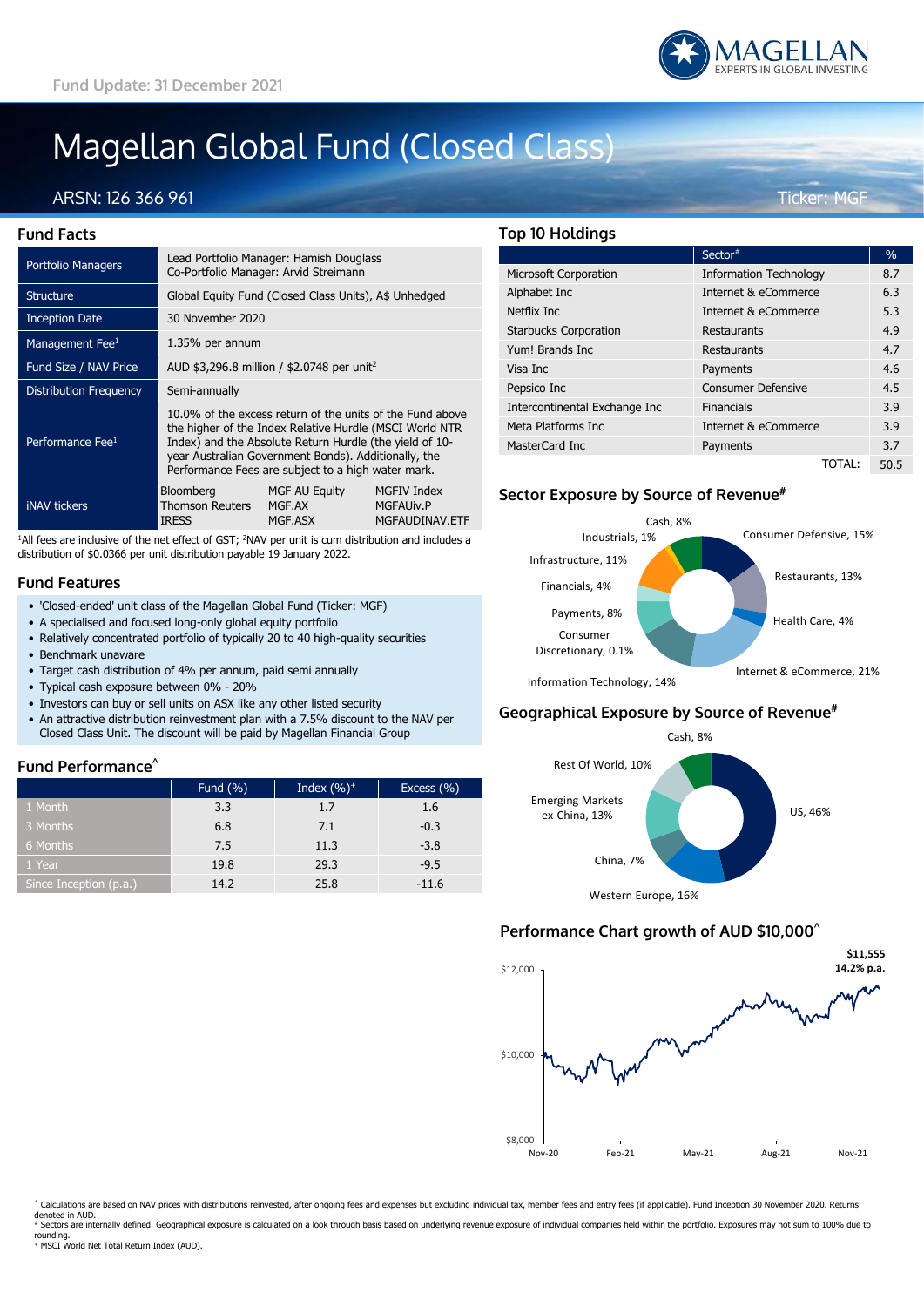## **Market Commentary**

Global stocks surged to record highs in the December quarter as concerns abated about the economic damage of the new Omicron covid-19 variant, US companies posted stellar earnings reports, and US Congress postponed a debt-ceiling showdown and passed more stimulus. The rise occurred even though the Federal Reserve decided to reduce its asset purchases after US inflation reached a 39-year high and inflation accelerated worldwide. During the quarter, 10 of the 11 sectors rose in US-dollar terms. Information technology (+13.2%) rose the most while communication services (- 1.7%) was the sector that fell. The Morgan Stanley Capital International World Index rallied 7.8% in US dollars, to be up 21.8% for 2021. In Australian dollars, the index gained 7.1% in the quarter and 29.3% over the year.

US stocks climbed as better jobless numbers and encouraging reports on earnings, especially from the banks and Big Tech. A report showed consumer prices climbed 6.8% in the 12 months to November, the most since 1982. In response, the Federal Reserve said it would accelerate its 'tapering' of monthly bond purchases. The central bank said it would prune its asset buying such that in January it would buy only US\$60 billion of Treasuries and mortgage-backed securities compared with US\$120 billion a month pre-tapering, while most Fed policymakers said they were prepared to raise the US cash rate three times in 2022. While reports showed an economy at full employment (the jobless rate fell to a pandemic low of 4.2% in November), the US economy expanded at a revised annualised rate of only 2.3% during the September quarter. In political news, the House of Representatives, over the unanimous opposition of Republicans, passed the US\$2.2 trillion Build Back Better Act only for the centrepiece of President Joe Biden's domestic agenda to be blocked in the Democrat-controlled Senate. The House, with some Republican support, approved a US\$1.2 trillion infrastructure package that had already passed the Senate. A proposal to raise the federal government's borrowing limit by US\$2.5 trillion passed both chambers of Congress just before the December 15 deadline. The S&P 500 Index soared 10.6%, to up 26.9% for 2021.

European stocks advanced on encouraging earnings results and improved economic news. A report showed the eurozone economy expanded 2.2% in the September quarter after pandemic restrictions eased, the same speed it grew in the June quarter. A report that showed eurozone inflation reached 4.9% in the 12 months to November proved no dampener after the European Central Bank indicated it would not overreact to rising prices. The Euro Stoxx 50 Index added 6.2% over the quarter and 21% over 2021.

Japan's Nikkei 225 Index lost 2.2% in the quarter, reducing 2021's gain to 4.9%, as the new covid-19 variant prompted authorities to close the national border to foreigners and a report showed the economy shrank a larger-than-expected 0.9% in the September quarter, a contraction that prompted the re-elected Liberal Democrat government to promise US\$350 billion in fresh fiscal stimulus. Australia's S&P/ASX 200 Accumulation Index rose 2.1% over the quarter (and 17.2% over 2021) as iron ore prices recovered and governments eased pandemic restrictions.

China's CSI 300 Index edged up 1.5% over the quarter (to be down 5.2% for 2021) on talk the regulatory crackdown on tech stocks has peaked. A report showed the pandemic had slowed economic growth to a 12-month rate of 4.9% in the September quarter. The MSCI Emerging Markets Index shed 1.7% in US dollars over the quarter and 4.6% over the year as emerging countries were hit harder by the new variant.

Index movements are in local currency.

#### **Fund Commentary**

The portfolio recorded a positive return in the quarter. The biggest contributors included the investments in Microsoft, Intercontinental Exchange and PepsiCo. Microsoft surged on a 22% jump in revenue for the third quarter as its cloud business benefited from the global shift to remote work. Intercontinental Exchange rose as energy derivative volumes climbed on the back of rising energy price volatility. PepsiCo gained after the drinks and snacks company raised its forecast for full-year earnings when announcing third-quarter profit and revenue (9% 'organic' growth) numbers that beat expectations.

The biggest detractors were the investments in Alibaba Group and Meta Platforms. Alibaba dropped after the Chinese tech company announced sales figures that disappointed for a second straight quarter and lowered its fiscal outlook for 2022, which fanned concerns about slowing consumer spending in China. Still, Alibaba announced a 29% rise in revenue for the September quarter and forecast 20% to 23% growth in fiscal 2022 revenue, rather than the 27% analysts were expecting. Meta fell after the renamed Facebook warned revenues in the fourth quarter will be knocked further by Apple's privacy changes that restrict its ad-targeting, its thirdquarter revenues fell short of expectations on Apple's restrictions, and the company faced a public-relations blow and possible legal difficulties after a former employee exposed issues at the social-media company and that it was losing younger audiences.

Stock contributors/detractors are based in local currency terms unless stated otherwise.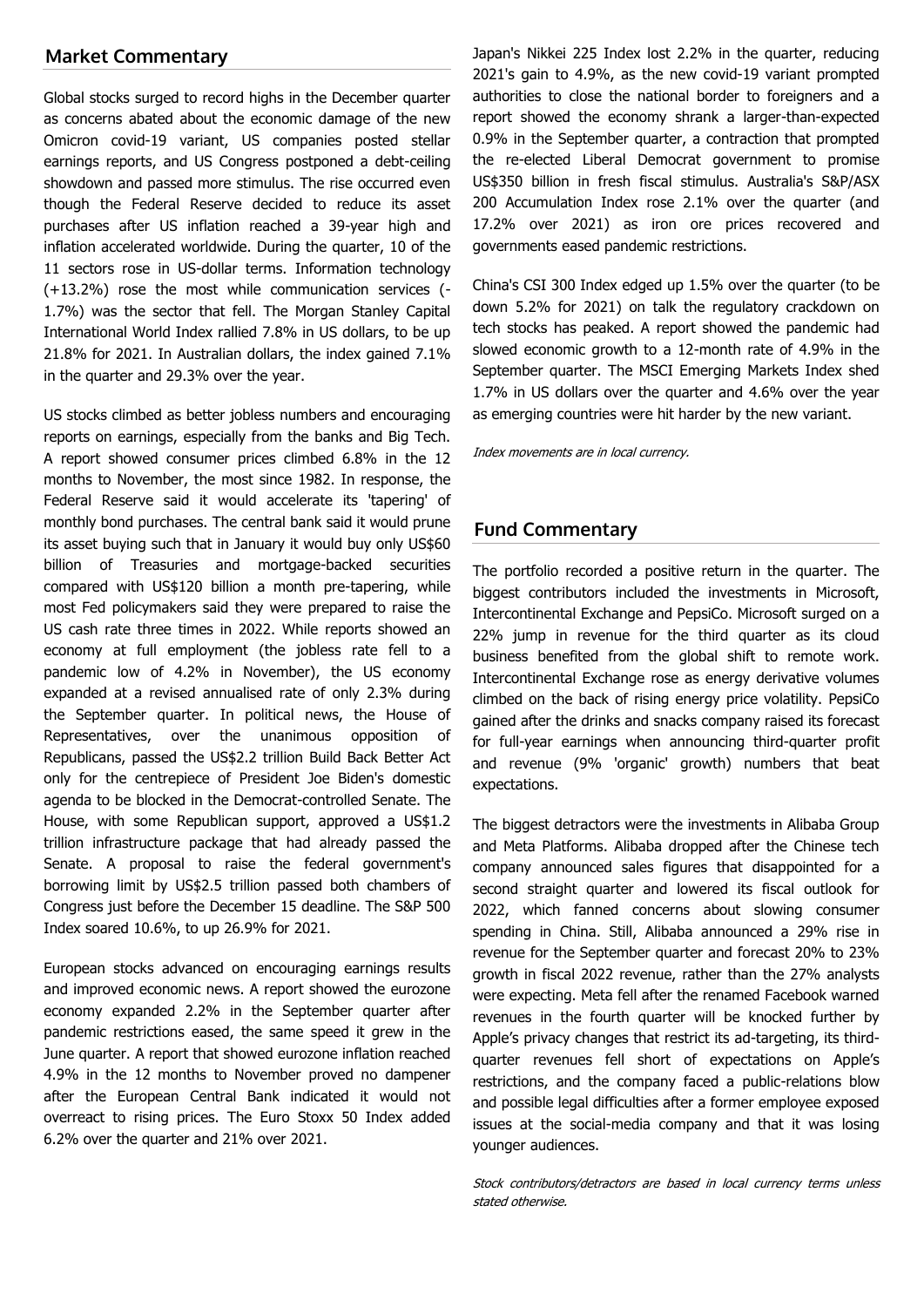## **Stock Story: Intercontinental Exchange (ICE)**



In 1997, Jeff Sprecher of the US, who had spent years developing power plants, decided to provide transparent pricing to the US power market. Well before electronic trading of financial securities became the norm, Sprecher paid US\$1 for a tech start-up so he could build a web-based trading platform.

For three years, Sprecher and his team met oil, natural-gas and power companies to learn what people sought in a trading platform. Some of the innovations that resulted included pre-trade credit limits, counterparty credit filters and electronic trade confirmations – novelties taken for granted now. By 2000, the trading platform was set for launch. Sprecher renamed the shell company Intercontinental Exchange to highlight the trading platform's ability to cross oceans, let alone borders.

In 2001, the International Petroleum Exchange of London wanted to evolve from floor to electronic trading. At the time, the exchange was a regional one that offered oil futures contracts and had less than 25% share of the global oil futures market. Intercontinental Exchange, which promotes itself as ICE, saw an opportunity to branch into energy futures and clearing and purchased the exchange. Thanks to the ability of ICE's platform to increase price transparency, handle high volumes efficiently and lower transaction costs, the volume of oil futures traded on what is now called ICE Futures Europe swelled. A regional exchange grew into a global one.

From 2007, the year ICE listed (with the ticker ICE), the company went on a buying spree of exchanges. The company snared the New York Board of Trade, which barters commodities such as cocoa, coffee and cotton, ChemConnect, which trades chemicals, and the Winnipeg Commodity Exchange, now ICE Futures Canada that mainly trades canola. A sign of ICE's ambitions was the company's failed bid that year for the commodities-based Chicago Board of Trade.

Undaunted, the ICE takeover quest continued such that ICE, which earned US\$6.6 billion in revenue in fiscal 2020, owns an exchange arm that boasts 12 global exchanges and six clearing houses that service the energy, agricultural and financial sectors. The haul includes the purchase in 2013 of the New York Stock Exchange, the world's biggest by volume. Among feats, ICE hosts nearly 66% of the world's traded oil futures contracts and is the world's leading clearer in energy and credit defaults. On top of that, ICE's exchange arm

manages key global benchmark contracts. This list includes Brent oil, Euribor, natural gas, sterling short and long rates and sugar barometers of performance.

In recent years, ICE has branched out such that the exchange business, which brought in 55% of ICE revenue in fiscal 2020, is one of three divisions. The second arm, responsible for 27% of revenue in fiscal 2020, is the fixed income and data services business that sells data and technology to help investors make and execute decisions. ICE assess prices for roughly three million fixed-income securities spanning about 150 countries in 73 currencies, as well as providing advanced analytics and indexes for fixed-income markets.

ICE's other business is mortgage technology, which pulled in the remaining 18% of revenue in fiscal 2020. This arm has digitalised the mortgage process to reduce costs and increase efficiencies. The ICE mortgage business is the largest to automate the entire process, is the industry's leading platform with more than 3,000 customers, partners and investors, and the industry's only loan registry. This platform offers significant growth potential as more US mortgage originators are expected to turn to ICE's digitised offering.

ICE is a promising investment in three ways. The first is that the exchanges and other businesses possess sustainable competitive advantages that form a daunting 'moat' for the parent company – where moat is a colloquial way to say a company is protected from competition. Most of ICE's earnings are derived from trading and clearing fees from the exchange businesses and linked data. These businesses are moated because they enjoy economies of scale, network effects and industry structure that intimidate would-be competitors. Another moat for ICE is that when it comes to derivatives and listing, there are limited substitutes. The holder of benchmark contracts is favoured in negotiations, even if others are seeking to undercut on price.

A second advantage ICE enjoys is that the company is vertically integrated – it controls the execution and clearing of contracts. This enables the company to exert pricing power, attract volumes, and improve counterparty and systemic risk management.

The other advantage that makes ICE an attractive investment is the company is well managed. While ICE has a history of disrupting others, the Sprecher-led team has prevented ICE being disrupted. Management has steered the business towards attractive industry structures (derivatives exchanges), unique data sources and value-add analytics. As important, the team has largely directed ICE away from equities exchanges, where regulation and technology have upended the pricing power and volumes over the past 15 years. All up, ICE is well placed to provide compounded returns for its investors for the foreseeable future.

ICE, as do all businesses, faces risks. One is that the company's revenue is tied to trading volumes over which it